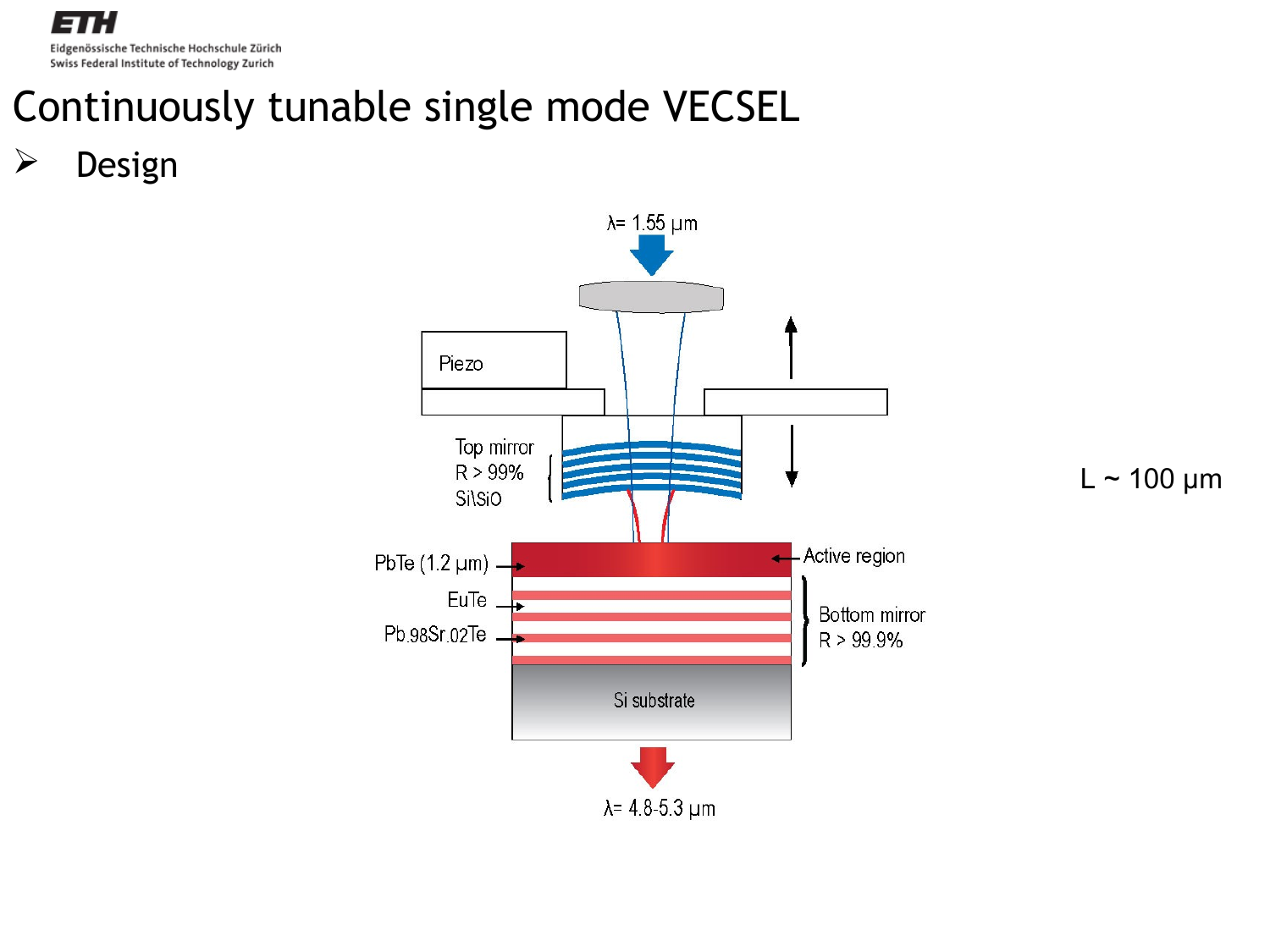Eidgenössische Technische Hochschule Zürich Swiss Federal Institute of Technology Zurich

## Continuously tunable single mode VECSEL

#### $\triangleright$  Cavity length tuning

 $\Delta \lambda = 138$  *nm 10 V <-> 17 nm*

Tuning by alterning the cavity length using the piezo-driver

Total cavity length  $L \sim 98 \mu m$ 

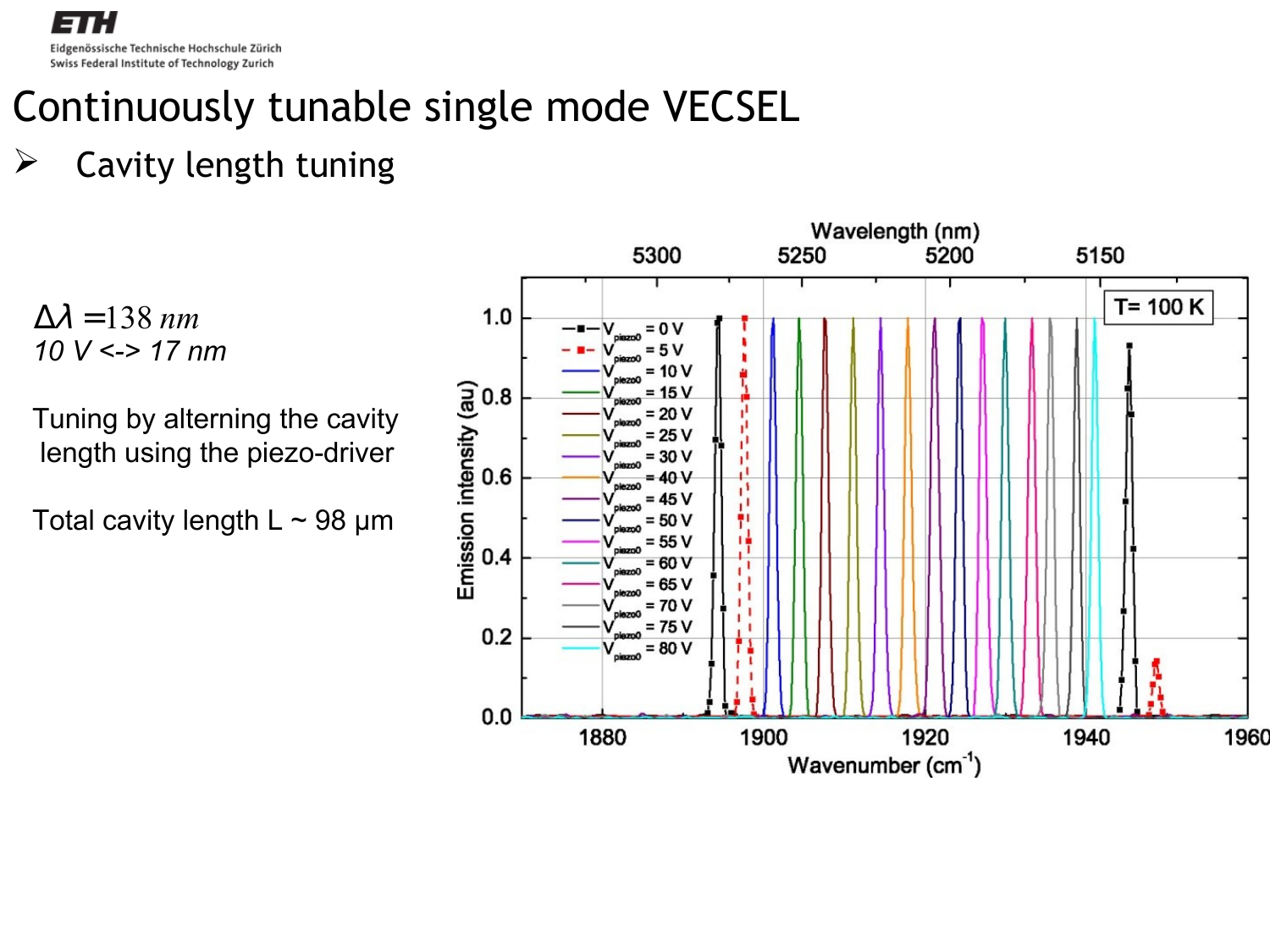

## Continuously tunable single mode VECSEL

#### $\triangleright$  Temperature tuning

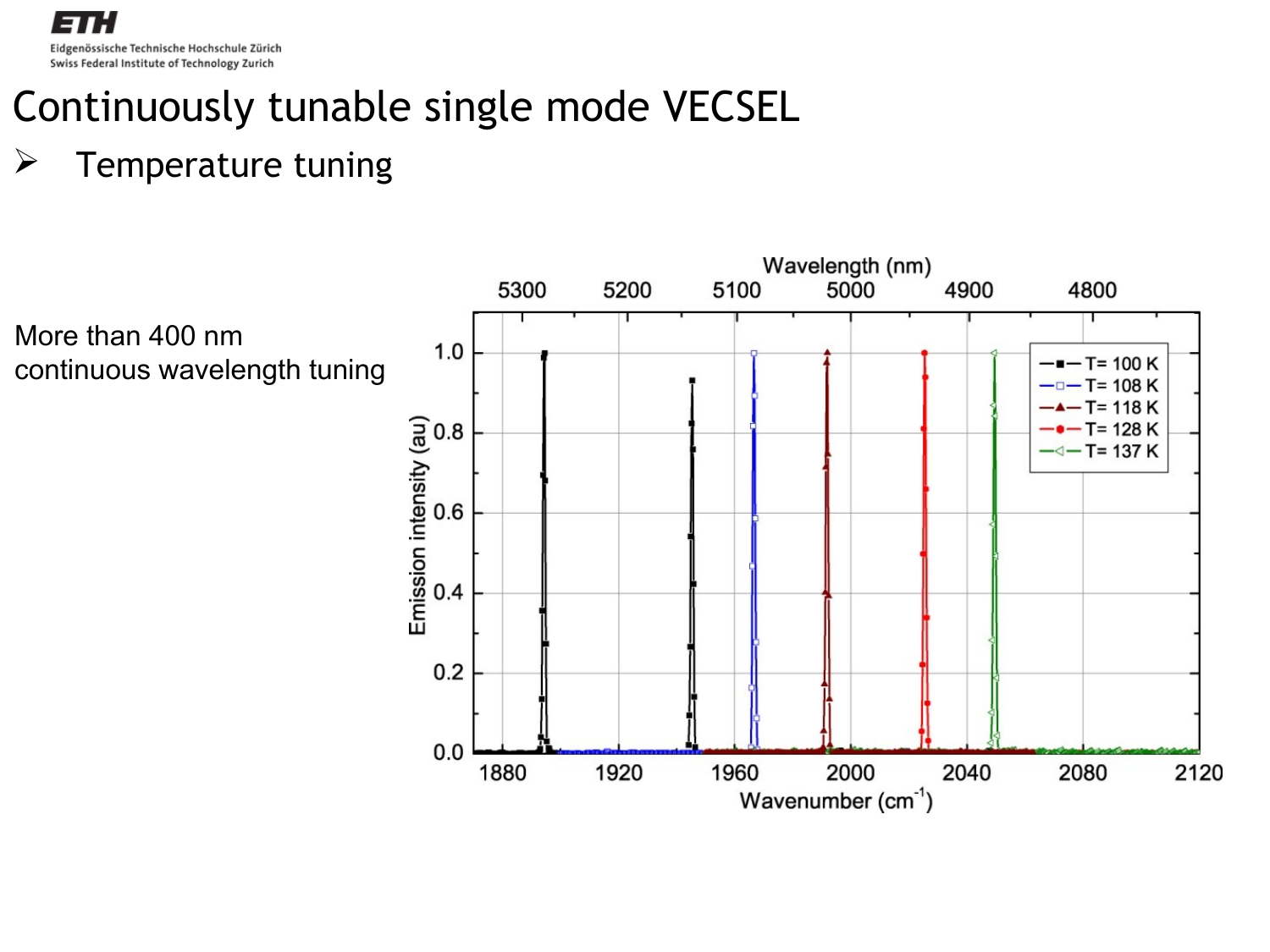Eidgenössische Technische Hochschule Zürich Swiss Federal Institute of Technology Zurich

### Continuously tunable single mode VECSEL

#### $\triangleright$  Output power



 $P_{max}$  = 90 mW<sub>p</sub>

100 ns pulse

10 kHz repetition frequency

 $L = -125 \mu m$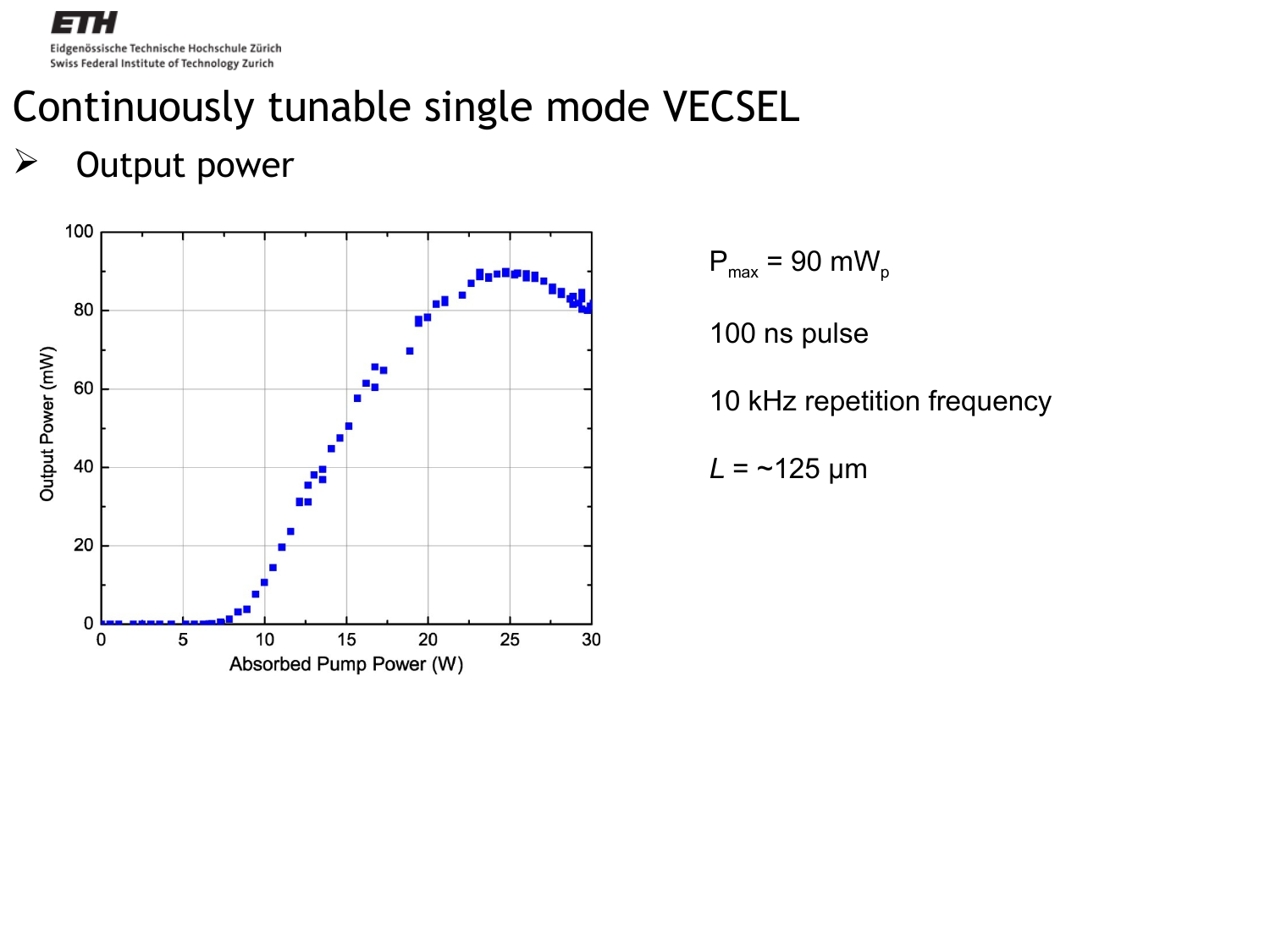Eidgenössische Technische Hochschule Zürich Swiss Federal Institute of Technology Zurich

### Continuously tunable single mode VECSEL

Divergence Limit  $\triangleright$  Beam Quality

θ